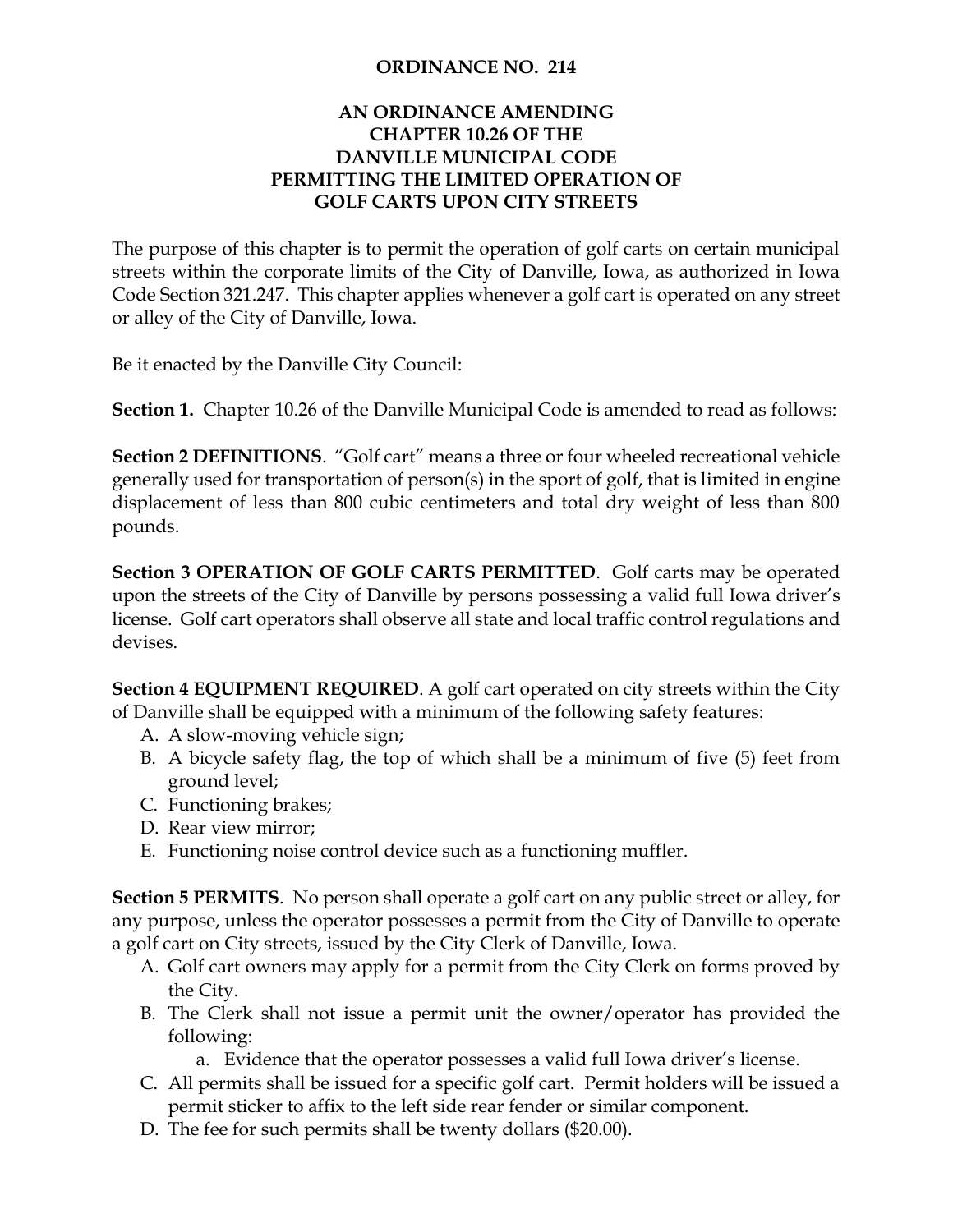- E. The permit will be valid during the calendar year within which it is issued and shall be renewed annually. Permits may be purchased anytime during the year, but will be valid only through December 31 of the year in which the permit was purchased.
- F. A permit may be suspended or revoked by the City Council as a result of any violation of this Ordinance. For purposes of suspension or revocation, all operator offenses shall be attributed to the Owner.
	- a. The period of suspension or revocation for first time offenses shall be for six months.
	- b. The notice of revocation, including a description of the violation, shall be provided in writing and served by ordinary mail to the owner of the golf cart at the address shown on the permit application.
	- c. There will be no refund of the permit fee.

**Section 6 OPERATION REGULATIONS**. The following apply to the operation of a golf cart within the City:

- A. Any operator of a golf cart must have a valid full driver's license;
- B. All riders in the golf cart must remain seated at all times;
- C. No more than two adult people may ride in the front seat of a golf cart and not more than two adult people may ride in the backseat of a golf cart, if said seat exists;
- D. While operating any rider must be seated on the seat and no part of the body of any rider will extend beyond the sides of the cart;
- E. Children must be accompanied by an adult driver and must follow all requirements of this section except the capacity limits as long as all children are seated on the seat(s) and no part of the body of the child extends beyond the sides of the golf cart. No child shall be in the area of the operator or operator's position;
- F. Golf carts may be operated on city streets only between sunrise and sunset;
- G. Golf carts shall not be operated at a speed in excess of twenty-five (25) miles per hour;
- H. In case of accidents resulting in injury or death to anyone, or property damage amounting to one thousand dollars (\$1,000) or more, the operator, or someone acting for the operator, shall immediately notify a law enforcement officer, and shall file an accident report within forty-eight (48) hours, in accordance with State law.

**Section 7 PROHIBITED STREETS**. Golf carts may cross but not be operated on Old Highway 34.

**Section 8 UNLAWFUL OPERATION**. The following are considered unlawful operation of a golf cart:

- A. No golf carts shall be operated or parked upon City sidewalks or in City parks;
- B. No golf cart shall be operated while under the influence of intoxicating liquor, narcotics or habit-forming drugs;
- C. No person shall operate a golf cart in a careless, reckless or negligent manner endangering the person or property of another or causing injury or damage to same;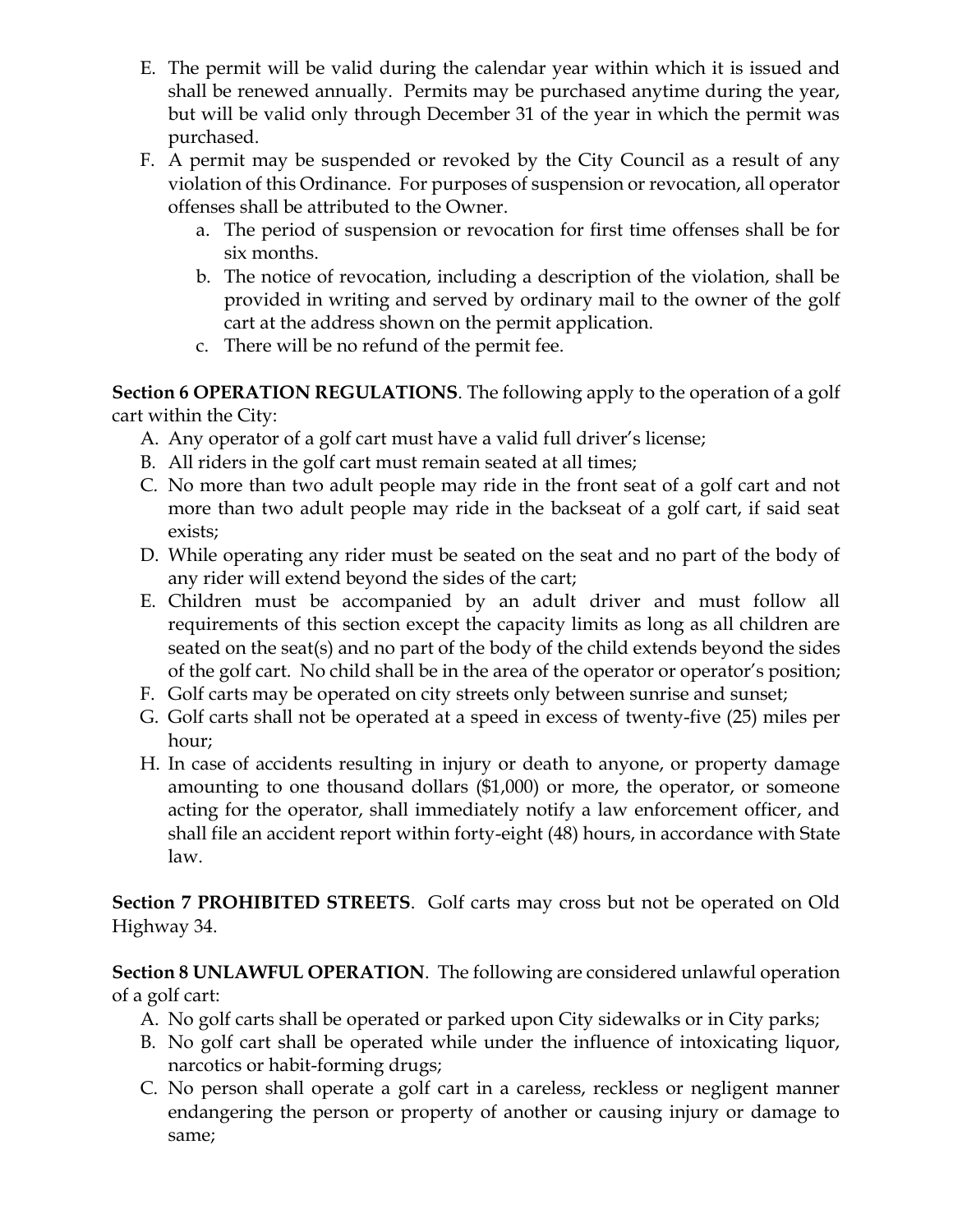- D. No golf cart shall be operated upon that portion of the street located between the curb line and the sidewalk or property line, referred to as the "parking," except for purposes of crossing the same to a public street upon which operation is authorized by this chapter;
- E. No item shall be towed by a golf cart;
- F. No golf cart shall be operated upon private property without the express consent of the owner thereof;
- G. No golf cart shall be operated on roadways or other areas in cemeteries located in the City;
- H. No golf cart shall be operated during inclement weather when visibility is reduced or impaired by weather, smoke, fog or other conditions or at any other time there is insufficient light to clearly see a person or vehicle on a roadway at a distance of five hundred (500) feet;
- I. No golf cart shall be operated in a manner which violates Iowa Code Section 321, which shall be and is adopted as applicable to the operation of golf carts in the City as are all section of the Danville City Code concerning the operation of motor vehicles.

**Section 9 PENALTY**. In addition to the suspension or revocation of the golf cart permit, a person who violates this chapter is guilty of a simple misdemeanor punishable as provided under Iowa Code.

A. Any person guilty of violating this Chapter two (2) times shall be subject to permanent revocation of the City of Danville permit.

**Section 10. NEGLIGENCE.** The owner and operator of a golf cart are liable for any injury or damage occasioned by the negligent operation of the golf cart. The owner of a golf cart shall be liable for any such injury or damage only if the owner was the operator of the golf cart at the time the injury or damage occurred or if the operator had the owner's consent to operate the golf cart at the time the injury or damage occurred.

**Section 11. REPEALER**. All ordinances or parts of ordinances in conflict with the provisions of this ordinance are hereby repealed.

**Section 12. SEVERABILITY CLAUSE**. If any section, provision or part of this ordinance shall be adjudged invalid or unconstitutional such adjudication shall not affect the validity of the ordinance as a whole or any section, provision or part thereof not adjudged invalid or unconstitutional.

**Section 13. EFFECTIVE DATE.** This ordinance shall be effective following final passage, approval and publication of this ordinance as required by law.

**Section 14**. This ordinance is adopted as an amendment to the 2014 Danville Municipal Code.

PASSED, SIGNED AND APPROVED this \_\_\_\_\_ day of \_\_\_\_\_\_\_\_\_\_\_, 2017.